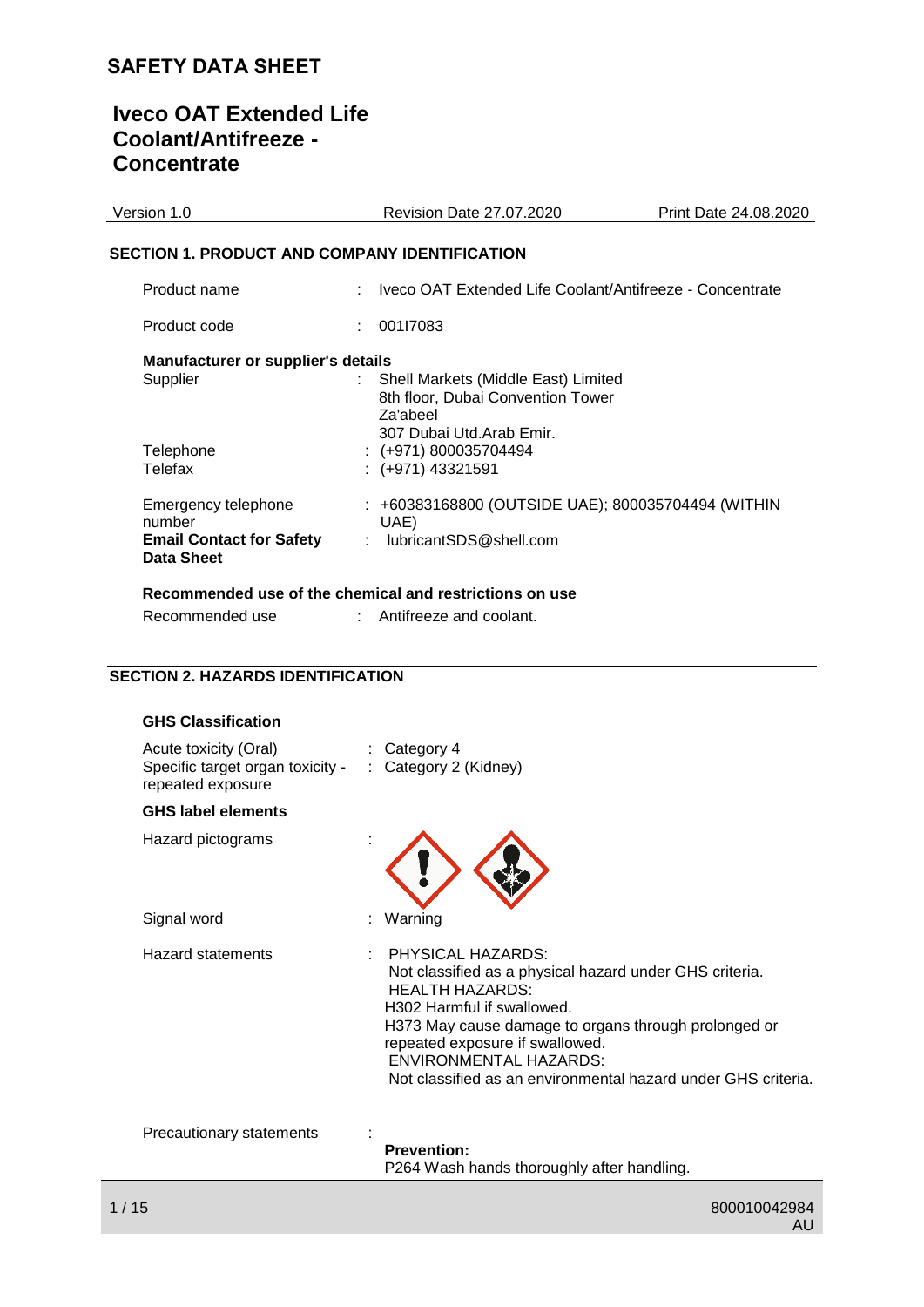### **Iveco OAT Extended Life Coolant/Antifreeze - Concentrate**

Version 1.0 Revision Date 27.07.2020 Print Date 24.08.2020 P270 Do not eat, drink or smoke when using this product.

#### **Response:**

P301 + P312 IF SWALLOWED: Call a POISON CENTER/doctor if you feel unwell. P330 Rinse mouth.

#### **Storage:**

No precautionary phrases.

#### **Disposal:**

P501 Dispose of contents/ container to an approved waste disposal plant.

Hazardous components which must be listed on the label: Contains Ethylene Glycol, CAS# 107-21-1.

#### **Other hazards which do not result in classification**

Intentional abuse, misuse or other massive exposure may cause multiple organ damage and or death.

#### **SECTION 3. COMPOSITION/INFORMATION ON INGREDIENTS**

Substance / Mixture : Mixture

Chemical nature : Mixture of ethylene glycol, water and additives.

Hazardous components

| Chemical name     | CAS-No.        | Classification     | Concentration (% |
|-------------------|----------------|--------------------|------------------|
|                   |                |                    | w/w              |
| Ethanediol        | $107 - 21 - 1$ | Acute Tox.4; H302  | $90 - 95$        |
|                   |                | STOT RE2: H373     |                  |
| Diethylene glycol | 111-46-6       | Acute Tox.4; H302  | $5 - 15$         |
| Sodium benzoate   | 532-32-1       | Eye Irrit.2A; H319 | 1 - 3            |

For explanation of abbreviations see section 16.

#### **SECTION 4. FIRST-AID MEASURES**

| If inhaled              | : No treatment necessary under normal conditions of use.<br>If symptoms persist, obtain medical advice.                                                                      |
|-------------------------|------------------------------------------------------------------------------------------------------------------------------------------------------------------------------|
| In case of skin contact | : Remove contaminated clothing. Flush exposed area with<br>water and follow by washing with soap if available.<br>If persistent irritation occurs, obtain medical attention. |
| In case of eye contact  | : Flush eye with copious quantities of water.<br>Remove contact lenses, if present and easy to do. Continue                                                                  |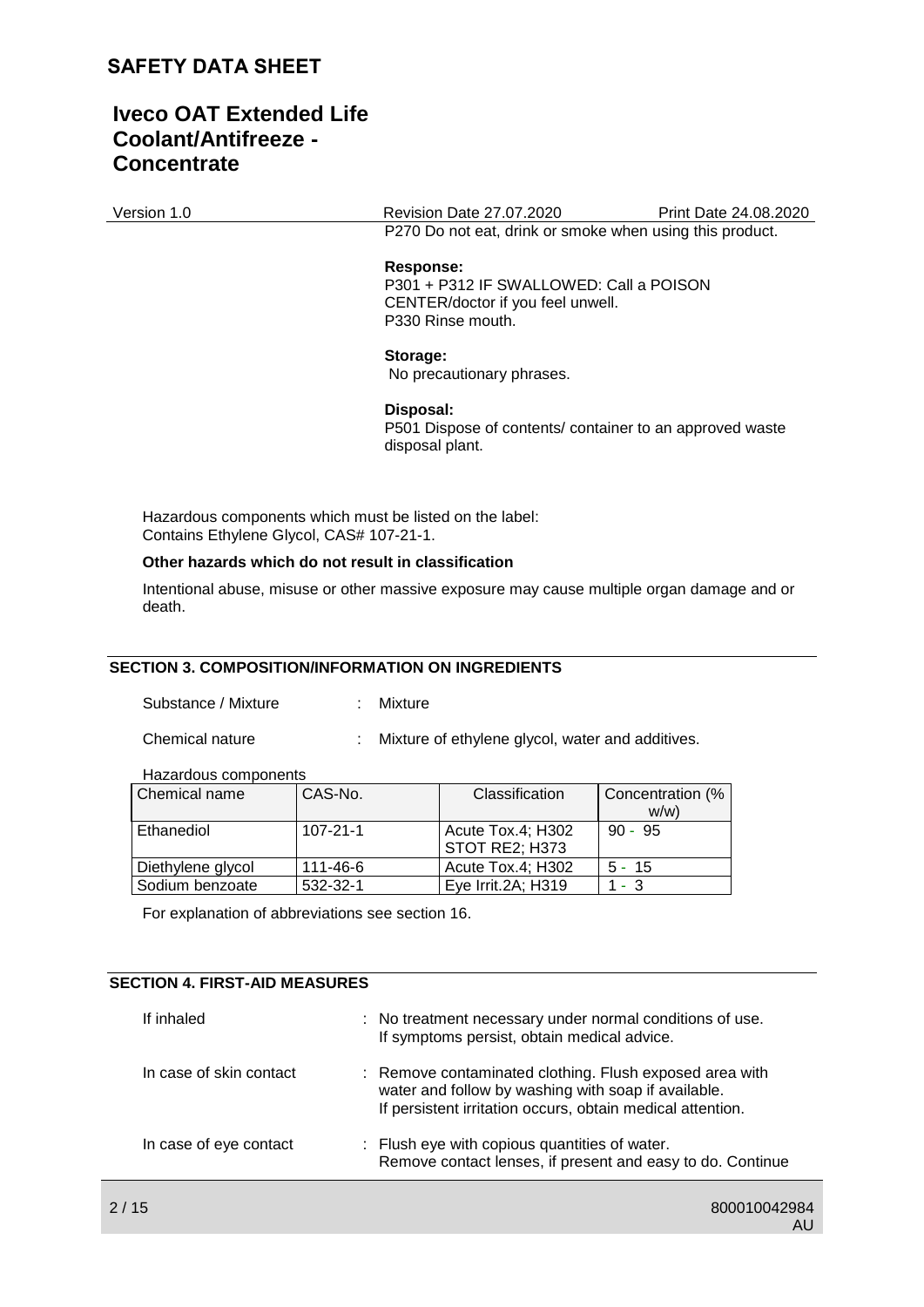# **Iveco OAT Extended Life Coolant/Antifreeze - Concentrate**

| Version 1.0                                                       | Revision Date 27.07.2020                                                                                                                                                                                    | <b>Print Date 24.08.2020</b> |
|-------------------------------------------------------------------|-------------------------------------------------------------------------------------------------------------------------------------------------------------------------------------------------------------|------------------------------|
|                                                                   | rinsing.<br>If persistent irritation occurs, obtain medical attention.                                                                                                                                      |                              |
| If swallowed                                                      | : If swallowed, do not induce vomiting: transport to nearest<br>medical facility for additional treatment. If vomiting occurs<br>spontaneously, keep head below hips to prevent aspiration.<br>Rinse mouth. |                              |
| Most important symptoms<br>and effects, both acute and<br>delayed | : Oil acne/folliculitis signs and symptoms may include formation<br>of black pustules and spots on the skin of exposed areas.<br>Ingestion may result in nausea, vomiting and/or diarrhoea.                 |                              |
| Protection of first-aiders                                        | : When administering first aid, ensure that you are wearing the<br>appropriate personal protective equipment according to the<br>incident, injury and surroundings.                                         |                              |
| Notes to physician                                                | : Treat symptomatically.<br>Call a doctor or poison control center for guidance.                                                                                                                            |                              |

### **SECTION 5. FIRE-FIGHTING MEASURES**

| Suitable extinguishing media                     |    | : Foam, water spray or fog. Dry chemical powder, carbon<br>dioxide, sand or earth may be used for small fires only.                                                                                                                                                                                                                                                     |
|--------------------------------------------------|----|-------------------------------------------------------------------------------------------------------------------------------------------------------------------------------------------------------------------------------------------------------------------------------------------------------------------------------------------------------------------------|
| Unsuitable extinguishing<br>media                |    | $\therefore$ Do not use water in a jet.                                                                                                                                                                                                                                                                                                                                 |
| Specific hazards during<br>firefighting          |    | : Hazardous combustion products may include:<br>A complex mixture of airborne solid and liquid particulates and<br>gases (smoke).<br>Carbon monoxide may be evolved if incomplete combustion<br>occurs.<br>Unidentified organic and inorganic compounds.                                                                                                                |
| Specific extinguishing<br>methods                |    | : Use extinguishing measures that are appropriate to local<br>circumstances and the surrounding environment.                                                                                                                                                                                                                                                            |
| Special protective equipment<br>for firefighters | ÷. | Proper protective equipment including chemical resistant<br>gloves are to be worn; chemical resistant suit is indicated if<br>large contact with spilled product is expected. Self-Contained<br>Breathing Apparatus must be worn when approaching a fire in<br>a confined space. Select fire fighter's clothing approved to<br>relevant Standards (e.g. Europe: EN469). |
| Hazchem Code                                     |    | $:$ NONE                                                                                                                                                                                                                                                                                                                                                                |

### **SECTION 6. ACCIDENTAL RELEASE MEASURES**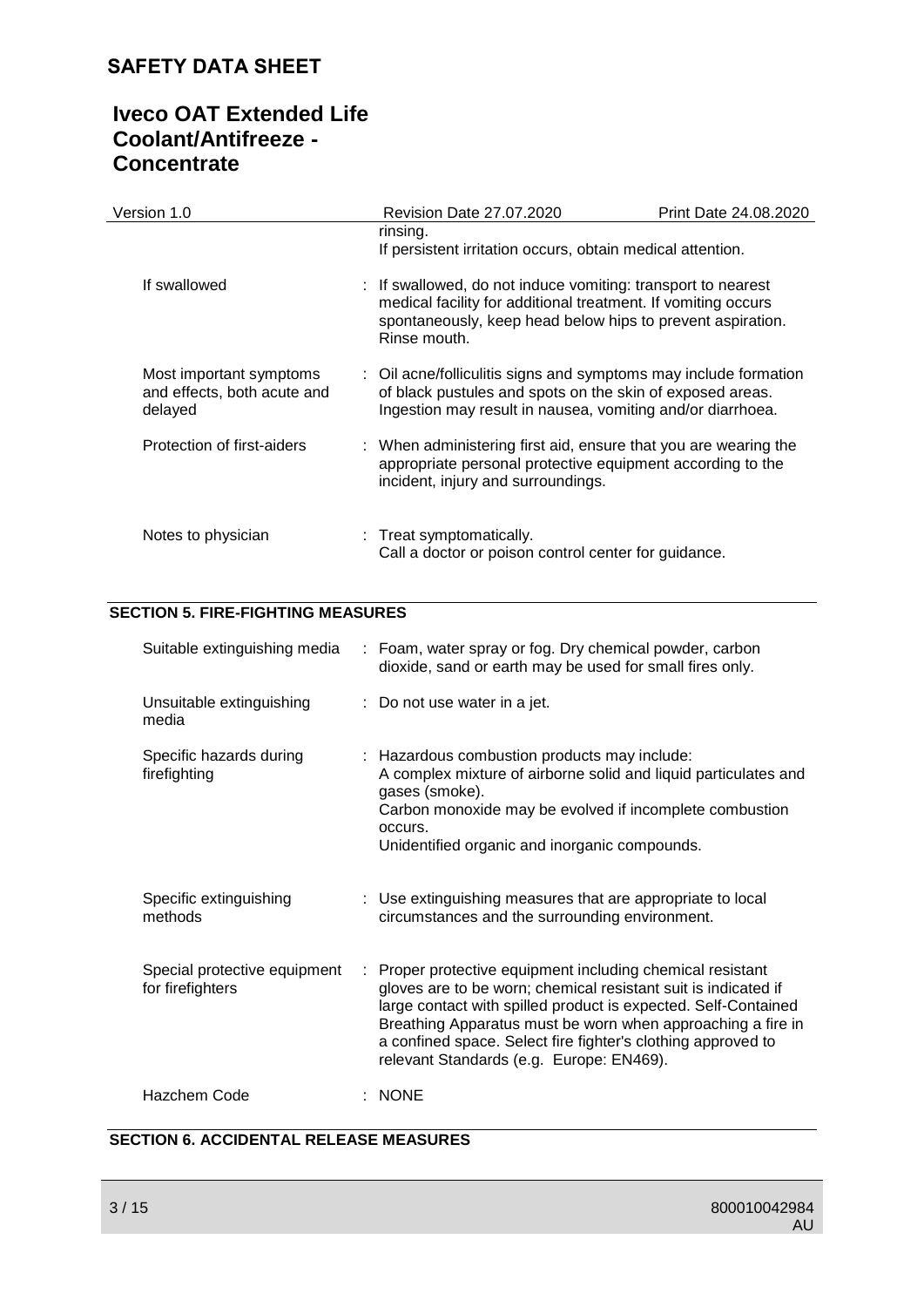# **Iveco OAT Extended Life Coolant/Antifreeze - Concentrate**

| Version 1.0                                                               | Revision Date 27.07.2020                                                                                                                                                                                                                                                                                                                                                           | Print Date 24.08.2020 |
|---------------------------------------------------------------------------|------------------------------------------------------------------------------------------------------------------------------------------------------------------------------------------------------------------------------------------------------------------------------------------------------------------------------------------------------------------------------------|-----------------------|
| Personal precautions,<br>protective equipment and<br>emergency procedures | : Avoid contact with skin and eyes.                                                                                                                                                                                                                                                                                                                                                |                       |
| Environmental precautions                                                 | : Local authorities should be advised if significant spillages<br>cannot be contained.                                                                                                                                                                                                                                                                                             |                       |
| Methods and materials for<br>containment and cleaning up                  | : For large liquid spills $(> 1$ drum), transfer by mechanical<br>means such as vacuum truck to a salvage tank for recovery or<br>safe disposal. Do not flush away residues with water. Retain<br>as contaminated waste. Allow residues to evaporate or soak<br>up with an appropriate absorbent material and dispose of<br>safely. Remove contaminated soil and dispose of safely |                       |
|                                                                           | For small liquid spills (< 1 drum), transfer by mechanical<br>means to a labeled, sealable container for product recovery or<br>safe disposal. Allow residues to evaporate or soak up with an<br>appropriate absorbent material and dispose of safely. Remove<br>contaminated soil and dispose of safely.                                                                          |                       |
| Additional advice                                                         | : For guidance on selection of personal protective equipment<br>see Section 8 of this Safety Data Sheet.<br>For guidance on disposal of spilled material see Section 13 of<br>this Safety Data Sheet.                                                                                                                                                                              |                       |
|                                                                           | Local authorities should be advised if significant spillages<br>cannot be contained.                                                                                                                                                                                                                                                                                               |                       |

#### **SECTION 7. HANDLING AND STORAGE**

| <b>General Precautions</b> | : Use local exhaust ventilation if there is risk of inhalation of<br>vapours, mists or aerosols.<br>Use the information in this data sheet as input to a risk<br>assessment of local circumstances to help determine<br>appropriate controls for safe handling, storage and disposal of<br>this material.   |
|----------------------------|-------------------------------------------------------------------------------------------------------------------------------------------------------------------------------------------------------------------------------------------------------------------------------------------------------------|
| Advice on safe handling    | : Avoid prolonged or repeated contact with skin.<br>Avoid inhaling vapour and/or mists.<br>When handling product in drums, safety footwear should be<br>worn and proper handling equipment should be used.<br>Properly dispose of any contaminated rags or cleaning<br>materials in order to prevent fires. |
| Avoidance of contact       | : Strong oxidising agents.                                                                                                                                                                                                                                                                                  |
| <b>Storage</b>             |                                                                                                                                                                                                                                                                                                             |
| Other data                 | : Keep container tightly closed and in a cool, well-ventilated<br>place.<br>Use properly labeled and closable containers.<br>Store at ambient temperature.                                                                                                                                                  |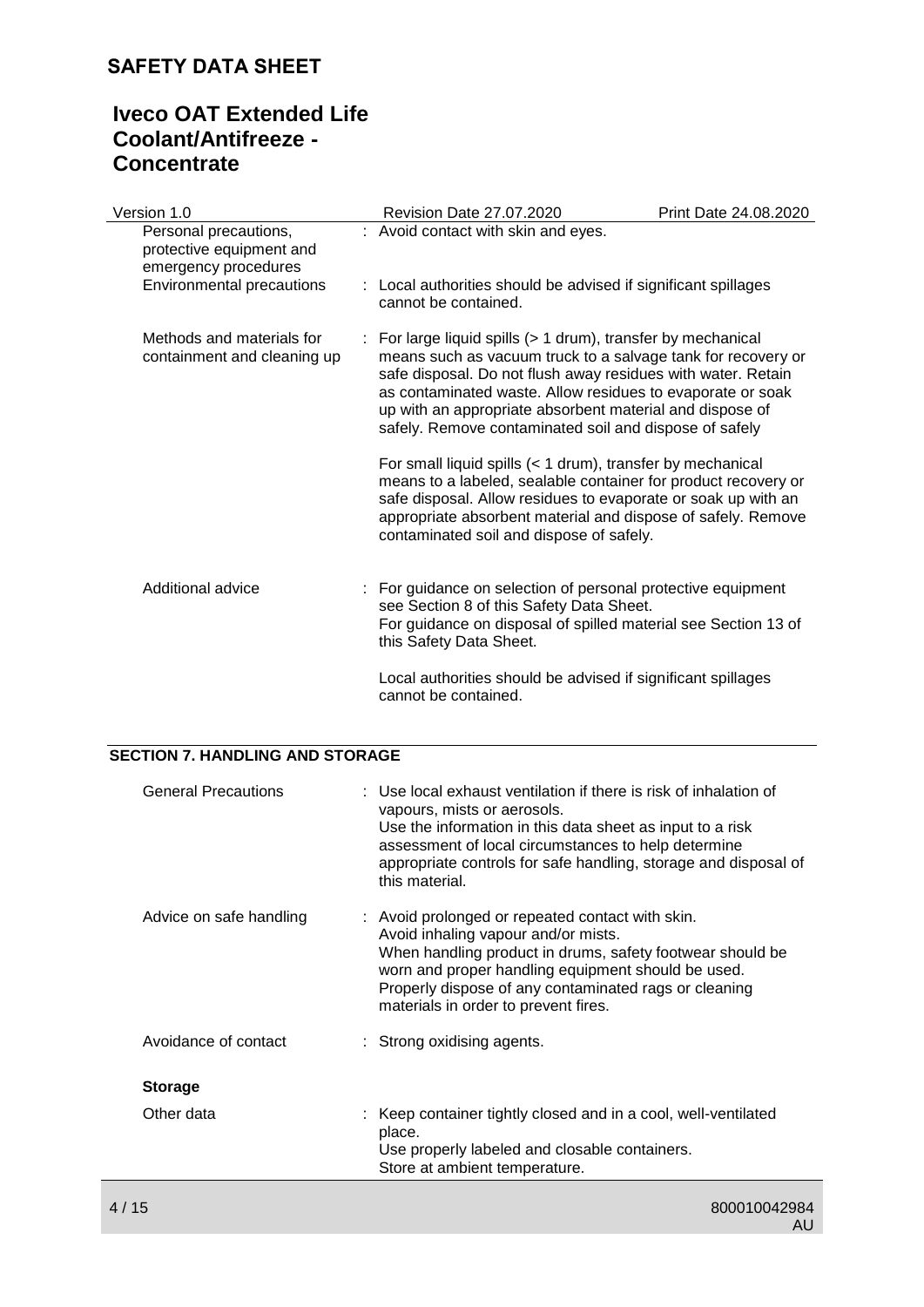# **Iveco OAT Extended Life Coolant/Antifreeze - Concentrate**

| Version 1.0        | <b>Revision Date 27.07.2020</b>                                                                                                                                                      | Print Date 24.08.2020 |
|--------------------|--------------------------------------------------------------------------------------------------------------------------------------------------------------------------------------|-----------------------|
| Packaging material | : Suitable material: For containers or container linings, use mild<br>steel or high density polyethylene.<br>Unsuitable material: Zinc., Avoid contact with galvanized<br>materials. |                       |
| Container Advice   | : Polyethylene containers should not be exposed to high<br>temperatures because of possible risk of distortion.                                                                      |                       |

### **SECTION 8. EXPOSURE CONTROLS AND PERSONAL PROTECTION**

| Components | CAS-No.                              | Value type<br>(Form of<br>exposure)                     | Control<br>parameters /<br>Permissible<br>concentration | <b>Basis</b> |  |  |
|------------|--------------------------------------|---------------------------------------------------------|---------------------------------------------------------|--------------|--|--|
| Ethanediol | $107 - 21 - 1$                       | <b>TWA</b><br>(particulate)                             | $10 \text{ mg/m}$                                       | AU OEL       |  |  |
|            |                                      | Further information: Skin absorption                    |                                                         |              |  |  |
| Ethanediol |                                      | TWA<br>(Vapour)                                         | 20 ppm<br>52 mg/m3                                      | AU OEL       |  |  |
|            | Further information: Skin absorption |                                                         |                                                         |              |  |  |
| Ethanediol |                                      | <b>STEL</b><br>(Vapour)                                 | 40 ppm<br>104 mg/m3                                     | AU OEL       |  |  |
|            | Further information: Skin absorption |                                                         |                                                         |              |  |  |
| Ethanediol | $107 - 21 - 1$                       | TWA<br>(Vapour)                                         | 25 ppm                                                  | <b>ACGIH</b> |  |  |
| Ethanediol |                                      | <b>STEL</b><br>(Vapour)                                 | 50 ppm                                                  | <b>ACGIH</b> |  |  |
| Ethanediol |                                      | <b>STEL</b><br>(Inhalable<br>fraction,<br>Aerosol only) | $10 \text{ mg/m}$                                       | <b>ACGIH</b> |  |  |

#### **Components with workplace control parameters**

#### **Biological occupational exposure limits**

No biological limit allocated.

#### **Monitoring Methods**

Monitoring of the concentration of substances in the breathing zone of workers or in the general workplace may be required to confirm compliance with an OEL and adequacy of exposure controls. For some substances biological monitoring may also be appropriate. Validated exposure measurement methods should be applied by a competent person and samples analysed by an accredited laboratory.

Examples of sources of recommended exposure measurement methods are given below or contact the supplier. Further national methods may be available.

National Institute of Occupational Safety and Health (NIOSH), USA: Manual of Analytical Methods http://www.cdc.gov/niosh/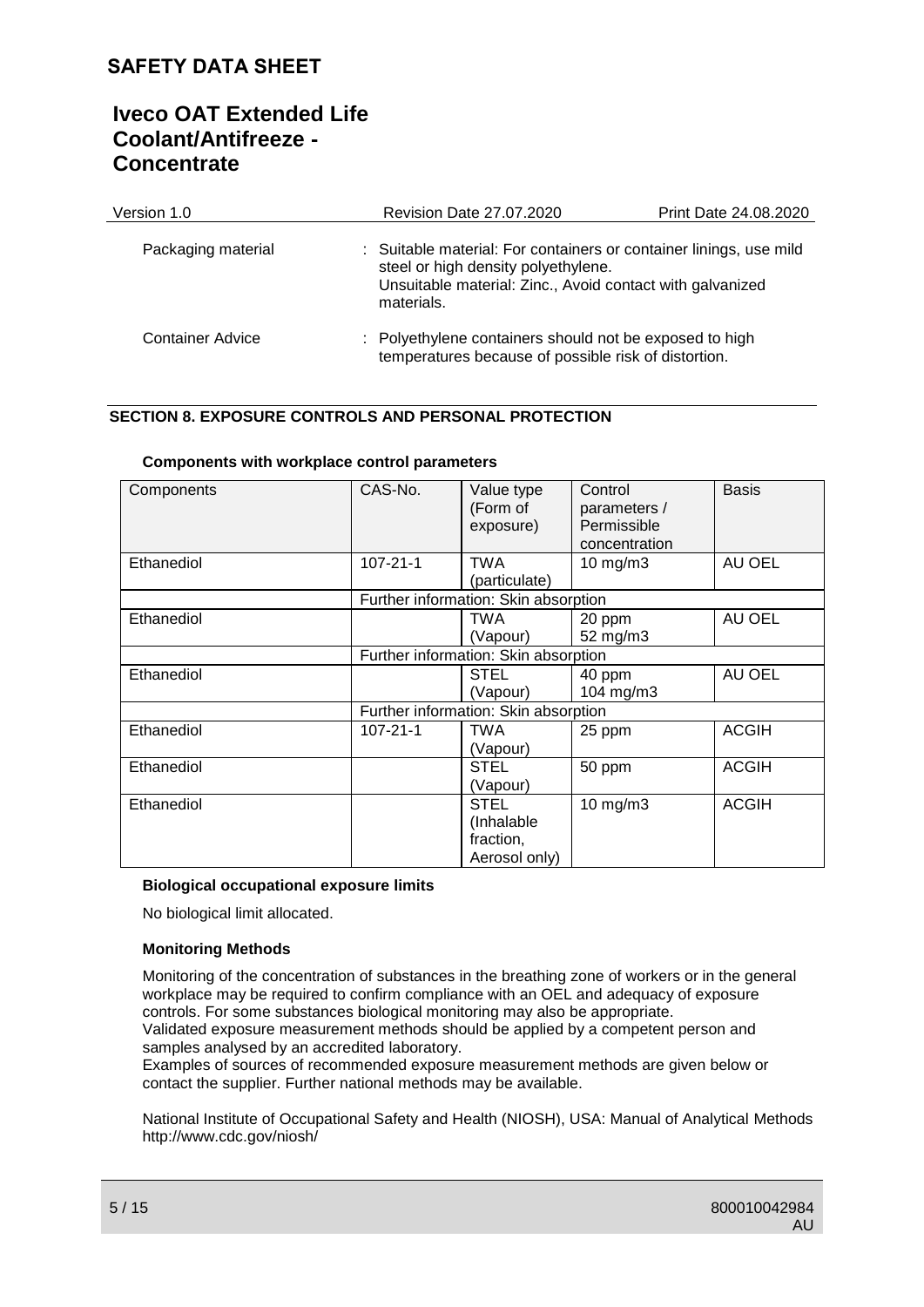# **Iveco OAT Extended Life Coolant/Antifreeze - Concentrate**

Version 1.0 Revision Date 27.07.2020 Print Date 24.08.2020

Occupational Safety and Health Administration (OSHA), USA: Sampling and Analytical Methods http://www.osha.gov/

Health and Safety Executive (HSE), UK: Methods for the Determination of Hazardous Substances http://www.hse.gov.uk/

Institut für Arbeitsschutz Deutschen Gesetzlichen Unfallversicherung (IFA) , Germany http://www.dguv.de/inhalt/index.jsp

L'Institut National de Recherche et de Securité, (INRS), France http://www.inrs.fr/accueil

| <b>Engineering measures</b>   | : The level of protection and types of controls necessary will<br>vary depending upon potential exposure conditions. Select<br>controls based on a risk assessment of local circumstances.<br>Appropriate measures include:<br>Adequate ventilation to control airborne concentrations.                                                                                                                                                                                                                                                                                                                                                                                                                                                                                                                                                                                                                 |
|-------------------------------|---------------------------------------------------------------------------------------------------------------------------------------------------------------------------------------------------------------------------------------------------------------------------------------------------------------------------------------------------------------------------------------------------------------------------------------------------------------------------------------------------------------------------------------------------------------------------------------------------------------------------------------------------------------------------------------------------------------------------------------------------------------------------------------------------------------------------------------------------------------------------------------------------------|
|                               | Where material is heated, sprayed or mist formed, there is<br>greater potential for airborne concentrations to be generated.                                                                                                                                                                                                                                                                                                                                                                                                                                                                                                                                                                                                                                                                                                                                                                            |
|                               | General Information:<br>Define procedures for safe handling and maintenance of<br>controls.<br>Educate and train workers in the hazards and control<br>measures relevant to normal activities associated with this<br>product.<br>Ensure appropriate selection, testing and maintenance of<br>equipment used to control exposure, e.g. personal protective<br>equipment, local exhaust ventilation.<br>Drain down system prior to equipment break-in or<br>maintenance.<br>Retain drain downs in sealed storage pending disposal or<br>subsequent recycle.<br>Always observe good personal hygiene measures, such as<br>washing hands after handling the material and before eating,<br>drinking, and/or smoking. Routinely wash work clothing and<br>protective equipment to remove contaminants. Discard<br>contaminated clothing and footwear that cannot be cleaned.<br>Practice good housekeeping. |
| Personal protective equipment |                                                                                                                                                                                                                                                                                                                                                                                                                                                                                                                                                                                                                                                                                                                                                                                                                                                                                                         |

#### **Protective measures**

Personal protective equipment (PPE) should meet recommended national standards. Check with PPE suppliers.

| Respiratory protection | : No respiratory protection is ordinarily required under normal<br>conditions of use.                                |  |
|------------------------|----------------------------------------------------------------------------------------------------------------------|--|
|                        | In accordance with good industrial hygiene practices,<br>precautions should be taken to avoid breathing of material. |  |
|                        | If engineering controls do not maintain airborne                                                                     |  |
|                        | concentrations to a level which is adequate to protect worker                                                        |  |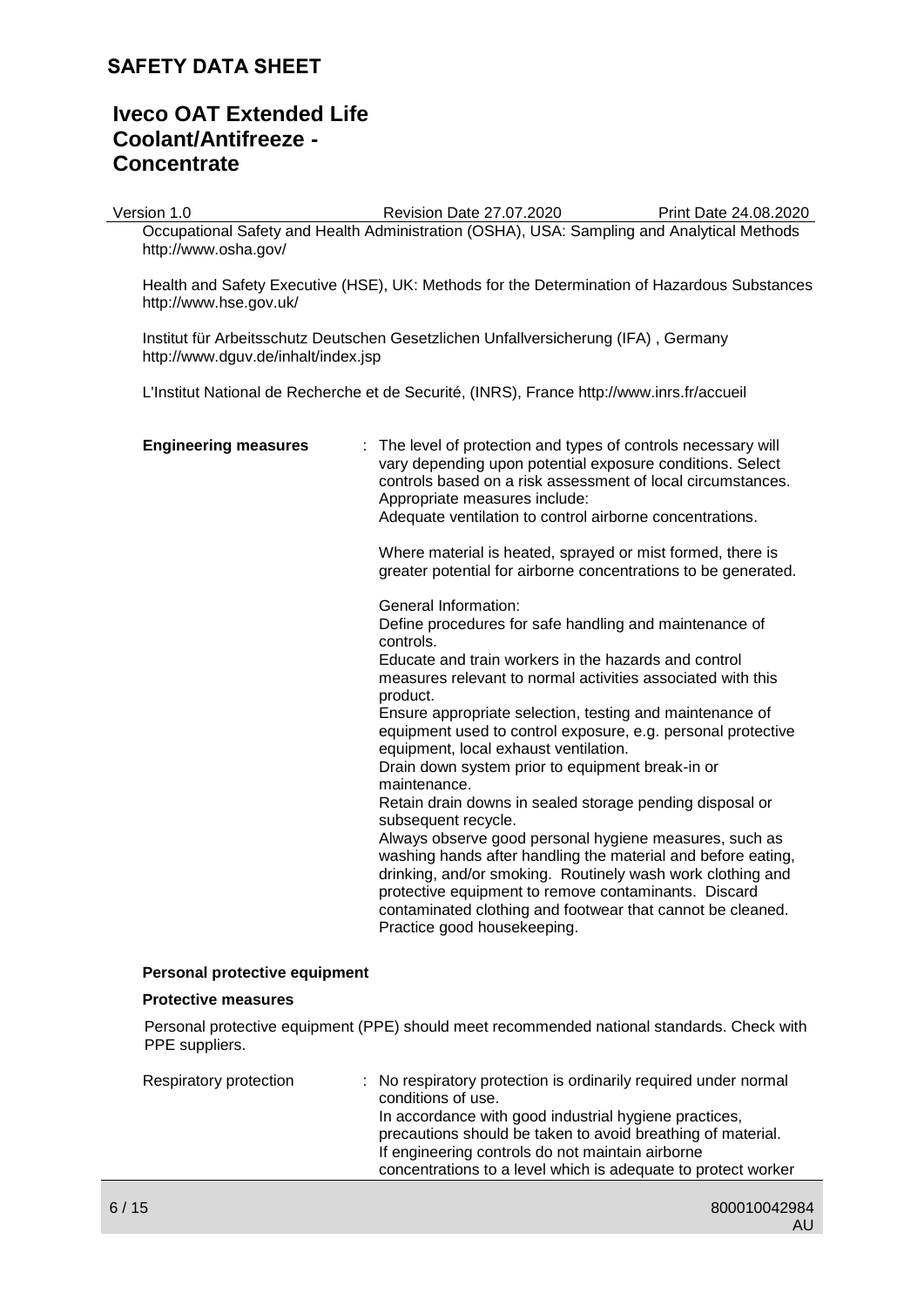# **Iveco OAT Extended Life Coolant/Antifreeze - Concentrate**

| Version 1.0                            | Revision Date 27.07.2020                                                                                                                                                                                                                                                                                                                                                                                                                                                                                                                                                                                                                                                                                                                                                                               | Print Date 24.08.2020                                            |
|----------------------------------------|--------------------------------------------------------------------------------------------------------------------------------------------------------------------------------------------------------------------------------------------------------------------------------------------------------------------------------------------------------------------------------------------------------------------------------------------------------------------------------------------------------------------------------------------------------------------------------------------------------------------------------------------------------------------------------------------------------------------------------------------------------------------------------------------------------|------------------------------------------------------------------|
|                                        | specific conditions of use and meeting relevant legislation.<br>Check with respiratory protective equipment suppliers.<br>Where air-filtering respirators are suitable, select an<br>appropriate combination of mask and filter.<br>Select a filter suitable for the combination of organic gases<br>and vapours and particles [Type A/Type P boiling point >65°C<br>$(149°F)$ ].                                                                                                                                                                                                                                                                                                                                                                                                                      | health, select respiratory protection equipment suitable for the |
| Hand protection<br>Remarks             | Where hand contact with the product may occur the use of<br>gloves approved to relevant standards (e.g. Europe: EN374,<br>US: F739) made from the following materials may provide<br>suitable chemical protection. PVC, neoprene or nitrile rubber<br>gloves Suitability and durability of a glove is dependent on<br>usage, e.g. frequency and duration of contact, chemical<br>resistance of glove material, dexterity. Always seek advice<br>from glove suppliers. Contaminated gloves should be<br>replaced. Personal hygiene is a key element of effective hand<br>care. Gloves must only be worn on clean hands. After using<br>gloves, hands should be washed and dried thoroughly.                                                                                                             |                                                                  |
|                                        | Application of a non-perfumed moisturizer is recommended.<br>For continuous contact we recommend gloves with<br>breakthrough time of more than 240 minutes with preference<br>for > 480 minutes where suitable gloves can be identified. For<br>short-term/splash protection we recommend the same but<br>recognize that suitable gloves offering this level of protection<br>may not be available and in this case a lower breakthrough<br>time maybe acceptable so long as appropriate maintenance<br>and replacement regimes are followed. Glove thickness is not<br>a good predictor of glove resistance to a chemical as it is<br>dependent on the exact composition of the glove material.<br>Glove thickness should be typically greater than 0.35 mm<br>depending on the glove make and model. |                                                                  |
| Eye protection                         | : If material is handled such that it could be splashed into eyes,<br>protective eyewear is recommended.                                                                                                                                                                                                                                                                                                                                                                                                                                                                                                                                                                                                                                                                                               |                                                                  |
| Skin and body protection               | Skin protection is not ordinarily required beyond standard<br>work clothes.<br>It is good practice to wear chemical resistant gloves.                                                                                                                                                                                                                                                                                                                                                                                                                                                                                                                                                                                                                                                                  |                                                                  |
| Thermal hazards                        | : Not applicable                                                                                                                                                                                                                                                                                                                                                                                                                                                                                                                                                                                                                                                                                                                                                                                       |                                                                  |
| <b>Environmental exposure controls</b> |                                                                                                                                                                                                                                                                                                                                                                                                                                                                                                                                                                                                                                                                                                                                                                                                        |                                                                  |
| General advice                         | : Take appropriate measures to fulfill the requirements of<br>relevant environmental protection legislation. Avoid<br>contamination of the environment by following advice given in                                                                                                                                                                                                                                                                                                                                                                                                                                                                                                                                                                                                                    |                                                                  |

Section 6. If necessary, prevent undissolved material from being discharged to waste water. Waste water should be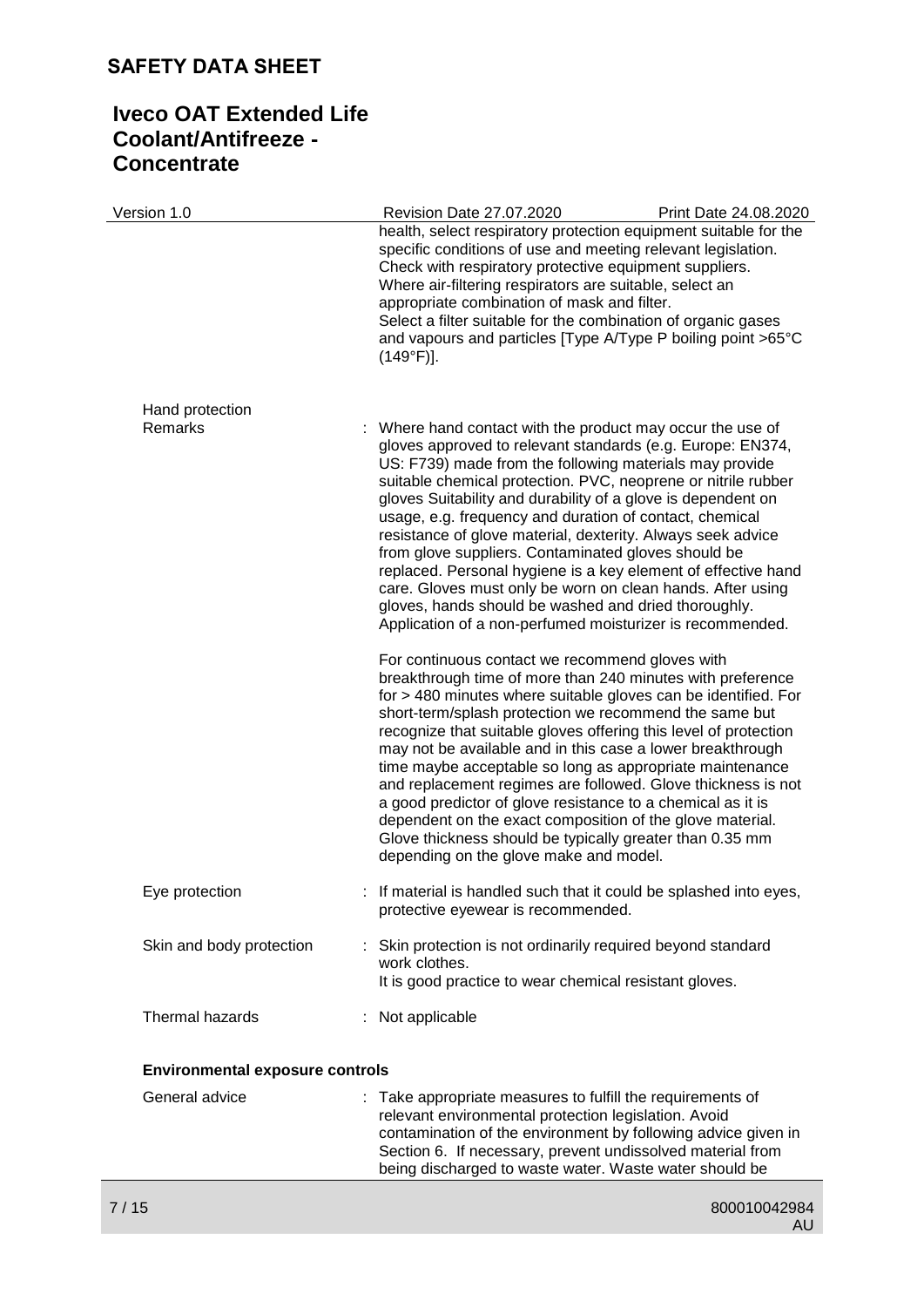# **Iveco OAT Extended Life Coolant/Antifreeze - Concentrate**

| Version 1.0                                        | Revision Date 27.07.2020                                                                                                                                                                                                                         | Print Date 24.08.2020 |
|----------------------------------------------------|--------------------------------------------------------------------------------------------------------------------------------------------------------------------------------------------------------------------------------------------------|-----------------------|
|                                                    | treated in a municipal or industrial waste water treatment plant<br>before discharge to surface water.<br>Local guidelines on emission limits for volatile substances<br>must be observed for the discharge of exhaust air containing<br>vapour. |                       |
| <b>SECTION 9. PHYSICAL AND CHEMICAL PROPERTIES</b> |                                                                                                                                                                                                                                                  |                       |
| Appearance                                         | Liquid at room temperature.                                                                                                                                                                                                                      |                       |
| Colour                                             | green                                                                                                                                                                                                                                            |                       |
| Odour                                              | characteristic                                                                                                                                                                                                                                   |                       |
| <b>Odour Threshold</b>                             | Data not available                                                                                                                                                                                                                               |                       |
| pH                                                 | Not applicable                                                                                                                                                                                                                                   |                       |
| Melting point/freezing point                       | : $\le$ -37 °C / $\le$ -35 °F (50.0 hPa)<br>Method: ASTM D1177                                                                                                                                                                                   |                       |
| pour point                                         | Data not available                                                                                                                                                                                                                               |                       |
| Initial boiling point and boiling<br>range         | > 100 °C / 212 °Festimated value(s)                                                                                                                                                                                                              |                       |
| Flash point                                        | Method: Unspecified<br>Not applicable                                                                                                                                                                                                            |                       |
| Evaporation rate                                   | Data not available                                                                                                                                                                                                                               |                       |
| Flammability (solid, gas)                          | Data not available                                                                                                                                                                                                                               |                       |
| Upper explosion limit                              | Typical 15 $\%$ (V)                                                                                                                                                                                                                              |                       |
| Lower explosion limit                              | : Typical $3\%$ (V)                                                                                                                                                                                                                              |                       |
| Vapour pressure                                    | Data not available                                                                                                                                                                                                                               |                       |
| Relative vapour density                            | Data not available                                                                                                                                                                                                                               |                       |
| Density                                            | : 1.1222 kg/m3 (20 °C / 68 °F)<br>Method: Unspecified                                                                                                                                                                                            |                       |
| Solubility(ies)                                    |                                                                                                                                                                                                                                                  |                       |
| Water solubility                                   | completely soluble                                                                                                                                                                                                                               |                       |
| Solubility in other solvents                       | Data not available                                                                                                                                                                                                                               |                       |
| Partition coefficient: n-<br>octanol/water         | Data not available                                                                                                                                                                                                                               |                       |
| Auto-ignition temperature                          | : > 200 °C / 392 °F                                                                                                                                                                                                                              |                       |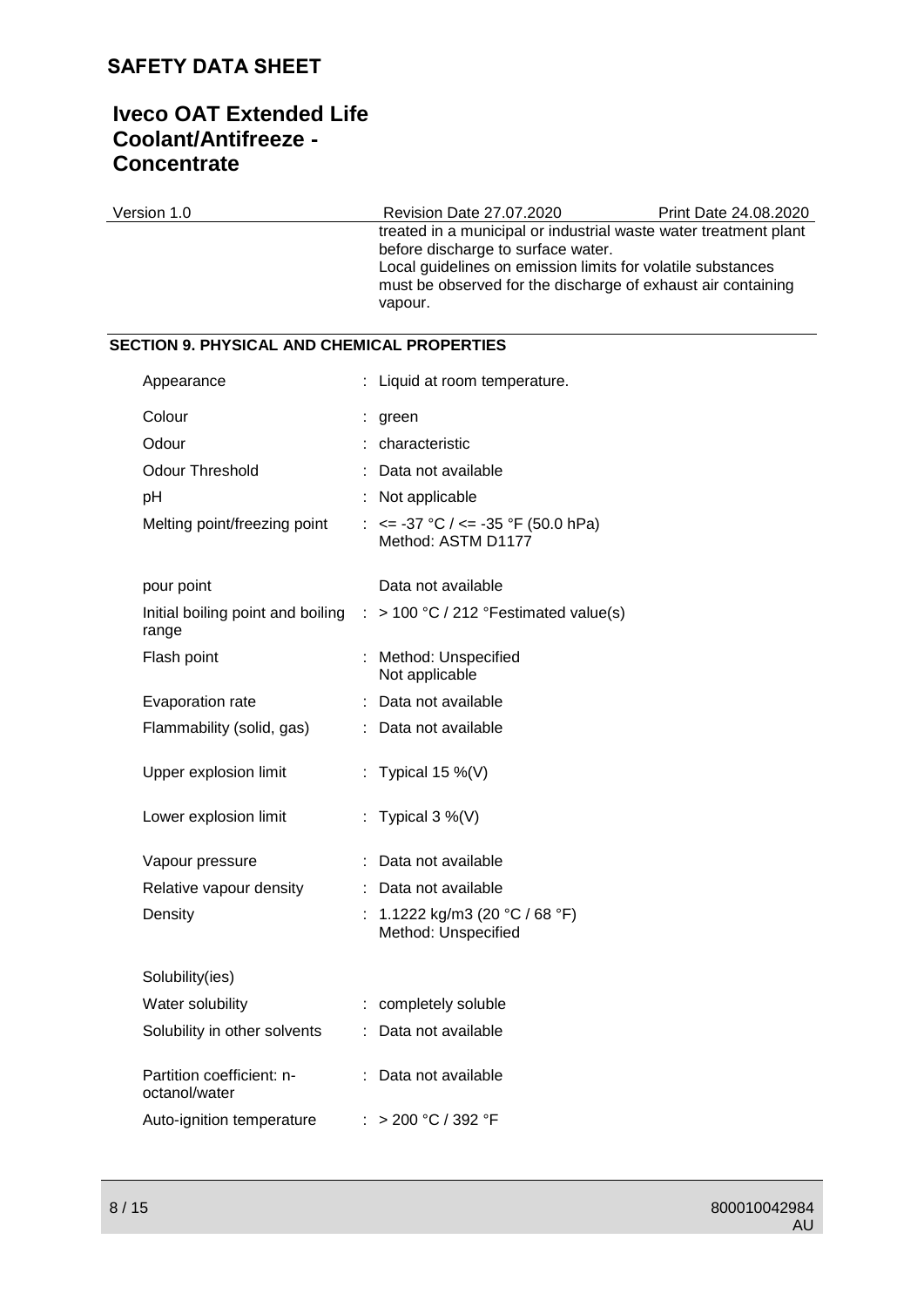# **Iveco OAT Extended Life Coolant/Antifreeze - Concentrate**

| Version 1.0                      | Revision Date 27.07.2020                                                        | Print Date 24.08.2020 |
|----------------------------------|---------------------------------------------------------------------------------|-----------------------|
| Decomposition temperature        | : Data not available                                                            |                       |
| Viscosity                        |                                                                                 |                       |
| Viscosity, dynamic               | : Data not available                                                            |                       |
| Viscosity, kinematic             | : Method: Unspecified<br>Not applicable                                         |                       |
| <b>Explosive properties</b>      | : Not classified                                                                |                       |
| Oxidizing properties             | : Data not available                                                            |                       |
| Conductivity<br>Molecular weight | : This material is not expected to be a static accumulator.<br>: Not applicable |                       |

### **SECTION 10. STABILITY AND REACTIVITY**

| Chemical stability                    | Stable.                                               |
|---------------------------------------|-------------------------------------------------------|
| Possibility of hazardous<br>reactions | : Reacts with strong oxidising agents.                |
| Conditions to avoid                   | : Extremes of temperature and direct sunlight.        |
| Incompatible materials                | : Strong oxidising agents.                            |
| Hazardous decomposition<br>products   | : No decomposition if stored and applied as directed. |

### **SECTION 11. TOXICOLOGICAL INFORMATION**

| Basis for assessment      | : Information given is based on data on the components and<br>the toxicology of similar products. Unless indicated otherwise,<br>the data presented is representative of the product as a<br>whole, rather than for individual component(s). |
|---------------------------|----------------------------------------------------------------------------------------------------------------------------------------------------------------------------------------------------------------------------------------------|
| Exposure routes           | : Skin and eye contact are the primary routes of exposure<br>although exposure may occur following accidental ingestion.                                                                                                                     |
| <b>Acute toxicity</b>     |                                                                                                                                                                                                                                              |
| <b>Product:</b>           |                                                                                                                                                                                                                                              |
| Acute oral toxicity       | : LD50 rat: $>$ 500 - 2,000 mg/kg<br>Remarks: Harmful if swallowed.                                                                                                                                                                          |
| Acute inhalation toxicity | : LC 50 Rat: $>$ 5 mg/l<br>Exposure time: 4 h                                                                                                                                                                                                |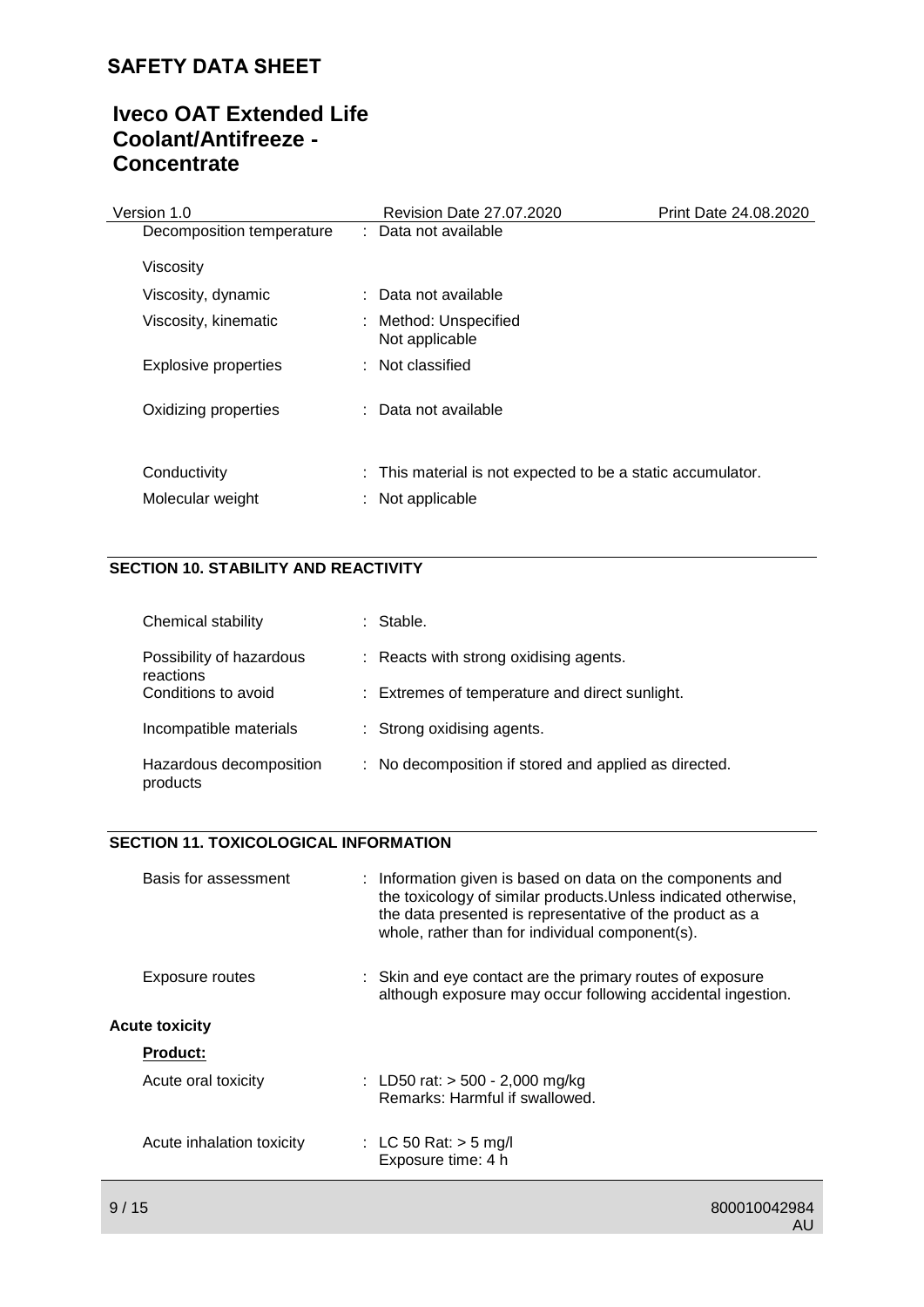# **Iveco OAT Extended Life Coolant/Antifreeze - Concentrate**

| Version 1.0           | Revision Date 27.07.2020       | Print Date 24.08.2020 |
|-----------------------|--------------------------------|-----------------------|
|                       | Remarks: Low toxicity:         |                       |
|                       |                                |                       |
| Acute dermal toxicity | : LD50 Rabbit: $> 5,000$ mg/kg |                       |

Remarks: Low toxicity:

#### **Skin corrosion/irritation**

#### **Product:**

Remarks: Slightly irritating to skin., Based on available data, the classification criteria are not met.

#### **Serious eye damage/eye irritation**

#### **Product:**

Remarks: Slightly irritating to the eye., Based on available data, the classification criteria are not met.

#### **Respiratory or skin sensitisation**

#### **Product:**

Remarks: Not a skin sensitiser. Based on available data, the classification criteria are not met.

#### **Chronic toxicity**

#### **Germ cell mutagenicity**

#### **Product:**

: Remarks: Non mutagenic, Based on available data, the classification criteria are not met.

#### **Carcinogenicity**

#### **Product:**

Remarks: Not a carcinogen., Based on available data, the classification criteria are not met.

| <b>Material</b>   | <b>GHS/CLP Carcinogenicity Classification</b> |
|-------------------|-----------------------------------------------|
| Ethanediol        | No carcinogenicity classification.            |
| Diethylene glycol | No carcinogenicity classification.            |
| Sodium benzoate   | No carcinogenicity classification.            |

#### **Reproductive toxicity**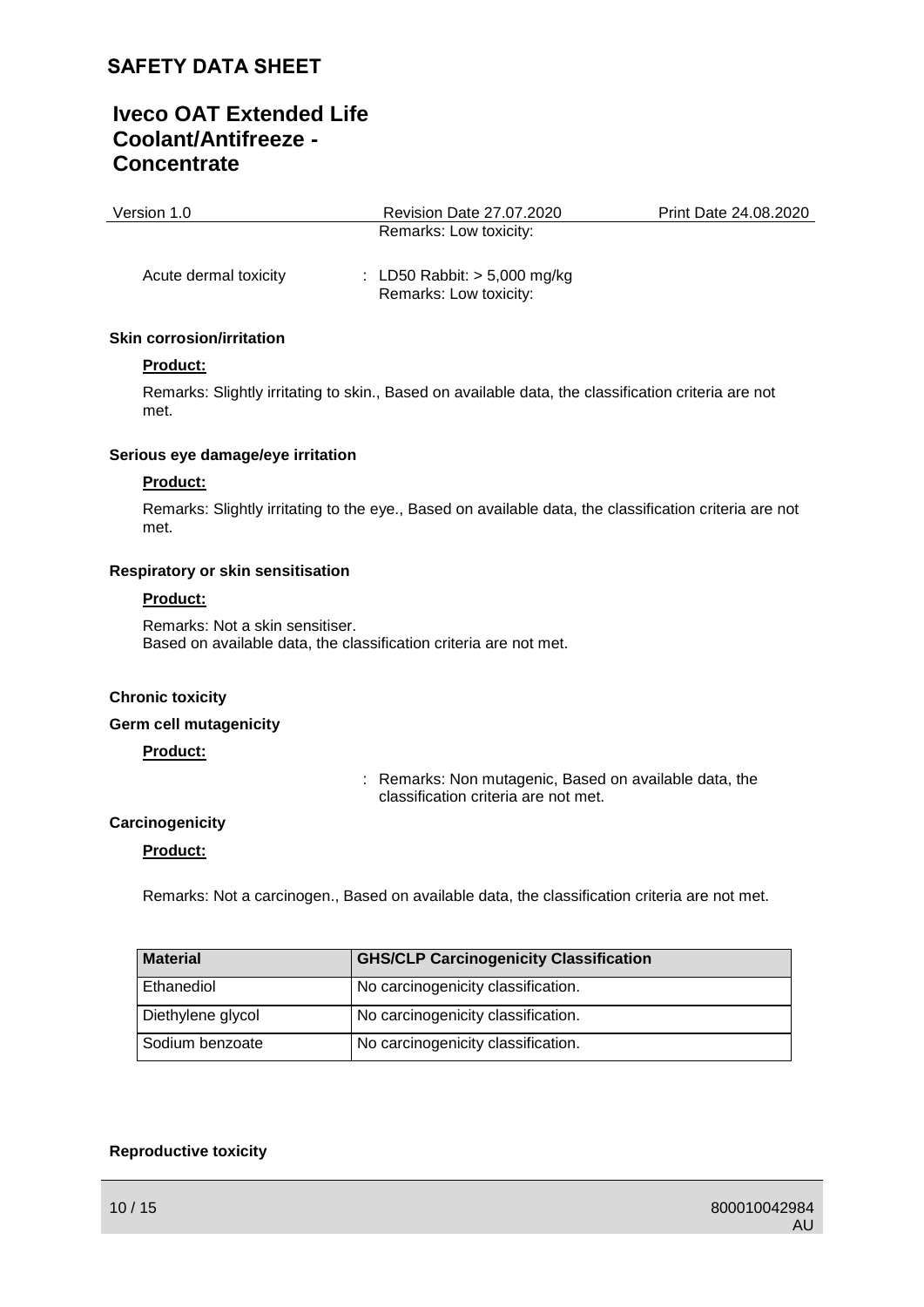# **Iveco OAT Extended Life Coolant/Antifreeze - Concentrate**

Version 1.0 Revision Date 27.07.2020 Print Date 24.08.2020 **Product:**

Remarks: Not a developmental toxicant., Does not impair fertility., Based on available data, the classification criteria are not met.

#### **STOT - single exposure**

#### **Product:**

Remarks: Based on available data, the classification criteria are not met.

:

#### **STOT - repeated exposure**

#### **Product:**

Remarks: Kidney: can cause kidney damage.

#### **Aspiration toxicity**

#### **Product:**

Not an aspiration hazard.

#### **Further information**

#### **Product:**

Remarks: Slightly irritating to respiratory system.

Remarks: Inhalation of vapours or mists may cause irritation to the respiratory system.

#### **SECTION 12. ECOLOGICAL INFORMATION**

| Basis for assessment                 | : Ecotoxicological data have not been determined specifically<br>for this product.<br>Information given is based on a knowledge of the components<br>and the ecotoxicology of similar products.<br>Unless indicated otherwise, the data presented is<br>representative of the product as a whole, rather than for<br>individual component(s). |
|--------------------------------------|-----------------------------------------------------------------------------------------------------------------------------------------------------------------------------------------------------------------------------------------------------------------------------------------------------------------------------------------------|
| <b>Ecotoxicity</b>                   |                                                                                                                                                                                                                                                                                                                                               |
| <b>Product:</b>                      |                                                                                                                                                                                                                                                                                                                                               |
| Toxicity to fish (Acute<br>toxicity) | Remarks: $LC/EC/IC50 > 100$ mg/l<br>Practically non toxic:<br>Based on available data, the classification criteria are not met.                                                                                                                                                                                                               |

Toxicity to crustacean (Acute :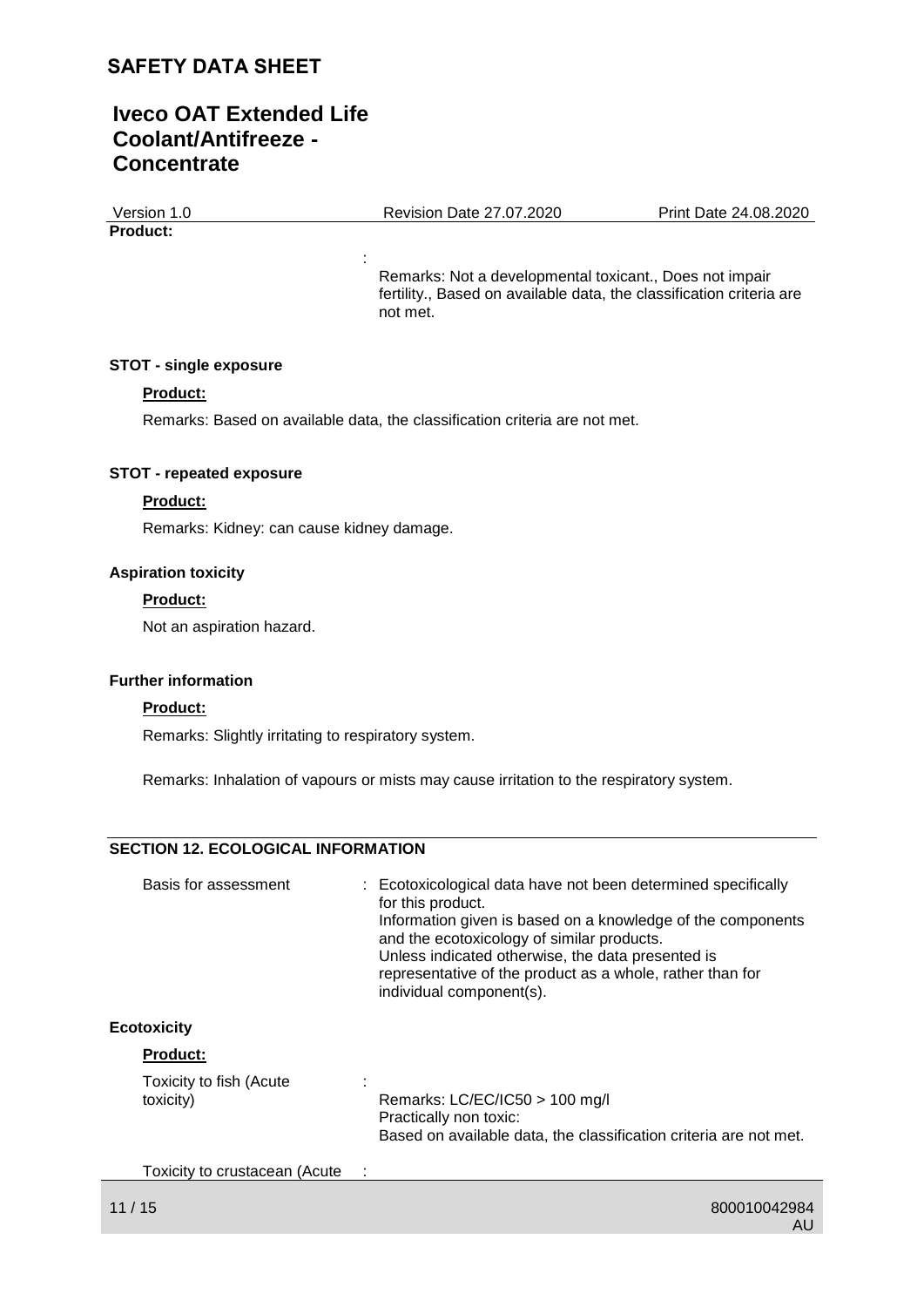# **Iveco OAT Extended Life Coolant/Antifreeze - Concentrate**

| Version 1.0                                          | Revision Date 27.07.2020                                                                                                                                                                                                                  | Print Date 24.08.2020 |
|------------------------------------------------------|-------------------------------------------------------------------------------------------------------------------------------------------------------------------------------------------------------------------------------------------|-----------------------|
| toxicity)                                            | Remarks: LC/EC/IC50 > 100 mg/l<br>Practically non toxic:<br>Based on available data, the classification criteria are not met.                                                                                                             |                       |
| Toxicity to algae/aquatic<br>plants (Acute toxicity) | Remarks: LC/EC/IC50 > 100 mg/l<br>Practically non toxic:<br>Based on available data, the classification criteria are not met.                                                                                                             |                       |
| Toxicity to fish (Chronic<br>toxicity)               | : Remarks: Data not available                                                                                                                                                                                                             |                       |
| Toxicity to crustacean<br>(Chronic toxicity)         | : Remarks: Data not available                                                                                                                                                                                                             |                       |
| Toxicity to microorganisms<br>(Acute toxicity)       | : Remarks: Data not available                                                                                                                                                                                                             |                       |
| <b>Persistence and degradability</b>                 |                                                                                                                                                                                                                                           |                       |
| <b>Product:</b>                                      |                                                                                                                                                                                                                                           |                       |
| Biodegradability                                     | : Remarks: Readily biodegradable.                                                                                                                                                                                                         |                       |
| <b>Bioaccumulative potential</b>                     |                                                                                                                                                                                                                                           |                       |
| Product:                                             |                                                                                                                                                                                                                                           |                       |
| <b>Bioaccumulation</b>                               | : Remarks: Does not bioaccumulate significantly.                                                                                                                                                                                          |                       |
| Partition coefficient: n-<br>octanol/water           | : Remarks: Data not available                                                                                                                                                                                                             |                       |
| <b>Mobility in soil</b>                              |                                                                                                                                                                                                                                           |                       |
| <b>Product:</b>                                      |                                                                                                                                                                                                                                           |                       |
| Mobility                                             | : Remarks: Liquid under most environmental conditions., If<br>product enters soil, it will be highly mobile and may<br>contaminate groundwater., Dissolves in water., Poses a<br>significant risk of oxygen depletion in aquatic systems. |                       |
| Other adverse effects                                |                                                                                                                                                                                                                                           |                       |
| no data available<br>Product:                        |                                                                                                                                                                                                                                           |                       |
| Additional ecological<br>information                 | : Does not have ozone depletion potential, photochemical<br>ozone creation potential or global warming potential.                                                                                                                         |                       |

### **SECTION 13. DISPOSAL CONSIDERATIONS**

| <b>Disposal methods</b> |                                                                                                                                                                                                                                  |
|-------------------------|----------------------------------------------------------------------------------------------------------------------------------------------------------------------------------------------------------------------------------|
| Waste from residues     | : Recover or recycle if possible.<br>It is the responsibility of the waste generator to determine the<br>toxicity and physical properties of the material generated to<br>determine the proper waste classification and disposal |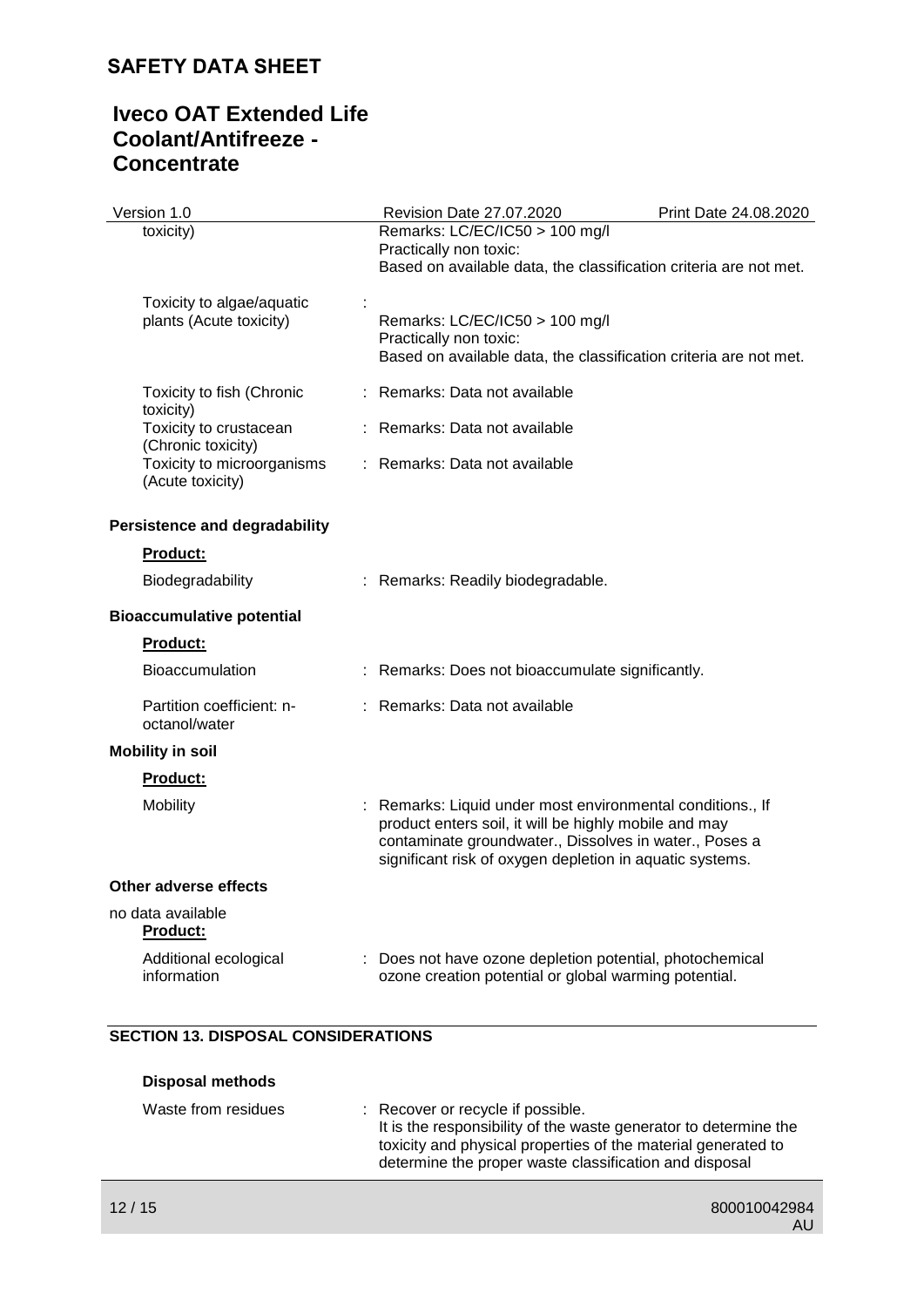# **Iveco OAT Extended Life Coolant/Antifreeze - Concentrate**

| Version 1.0                  | Revision Date 27.07.2020                                                                                                                                                                                                                                                                                  | Print Date 24.08.2020 |
|------------------------------|-----------------------------------------------------------------------------------------------------------------------------------------------------------------------------------------------------------------------------------------------------------------------------------------------------------|-----------------------|
|                              | methods in compliance with applicable regulations.<br>Do not dispose into the environment, in drains or in water<br>courses                                                                                                                                                                               |                       |
|                              | Waste product should not be allowed to contaminate soil or<br>ground water, or be disposed of into the environment.<br>Waste, spills or used product is dangerous waste.                                                                                                                                  |                       |
| Contaminated packaging       | : Dispose in accordance with prevailing regulations, preferably<br>to a recognized collector or contractor. The competence of<br>the collector or contractor should be established beforehand.<br>Disposal should be in accordance with applicable regional,<br>national, and local laws and regulations. |                       |
| Local legislation<br>Remarks | : Disposal should be in accordance with applicable regional,<br>national, and local laws and regulations.                                                                                                                                                                                                 |                       |

#### **SECTION 14. TRANSPORT INFORMATION**

#### **National Regulations**

#### **ADG**

Not regulated as a dangerous good

#### **International Regulations**

#### **IATA-DGR**

Not regulated as a dangerous good

#### **IMDG-Code**

Not regulated as a dangerous good

#### **Transport in bulk according to Annex II of MARPOL 73/78 and the IBC Code**

Not applicable for product as supplied. MARPOL Annex 1 rules apply for bulk shipments by sea.

#### **Special precautions for user**

Remarks : Special Precautions: Refer to Section 7, Handling & Storage, for special precautions which a user needs to be aware of or needs to comply with in connection with transport.

### **SECTION 15. REGULATORY INFORMATION**

#### **Safety, health and environmental regulations/legislation specific for the substance or mixture**

Standard for the Uniform Scheduling of Medicines and : No poison schedule number allocated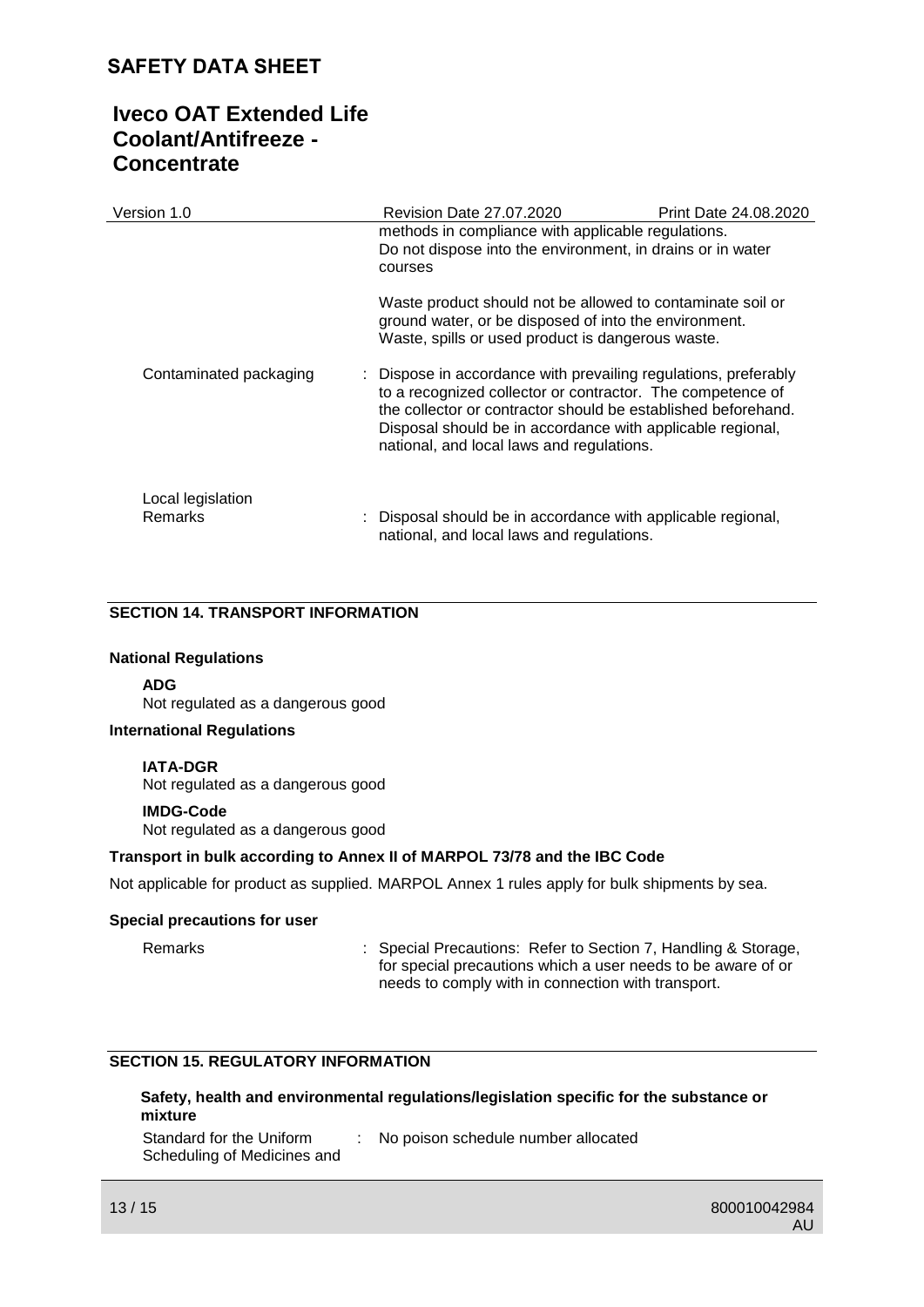### **Iveco OAT Extended Life Coolant/Antifreeze - Concentrate**

Version 1.0 Revision Date 27.07.2020 Print Date 24.08.2020

Poisons

The regulatory information is not intended to be comprehensive. Other regulations may apply to this material.

Product classified as per Work Health Safety Regulations – Implementation of the Globally Harmonized System of Classification and Labelling of Chemicals (GHS) 2012 and SDS prepared as per national model code of practice for preparation of safety data sheet for Hazardous chemicals 2011 based on Globally Harmonized Classification version 3.

National Model Code of Practice for the Labelling of Workplace Hazardous Chemicals (2011).

Australian Code for the Transport of Dangerous Goods by Road and Rail (ADG code). Standard for the Uniform Scheduling of Medicines and Poisons (SUSMP).

#### **Other international regulations**

#### **The components of this product are reported in the following inventories:**

| <b>EINECS</b> | : Not established.       |
|---------------|--------------------------|
| TSCA          | : All components listed. |
| <b>AICS</b>   | : All components listed. |

#### **SECTION 16. OTHER INFORMATION**

#### **Full text of H-Statements**

| H302                             | Harmful if swallowed.                                              |  |
|----------------------------------|--------------------------------------------------------------------|--|
| H319                             | Causes serious eye irritation.                                     |  |
| H373                             | May cause damage to organs through prolonged or repeated exposure. |  |
| Full text of other abbreviations |                                                                    |  |

| Acute Tox. | Acute toxicity                                     |
|------------|----------------------------------------------------|
| Eve Irrit. | Eye irritation                                     |
| STOT RE    | Specific target organ toxicity - repeated exposure |

AICS - Australian Inventory of Chemical Substances; AIIC - Australian Inventory of Industrial Chemicals; ANTT - National Agency for Transport by Land of Brazil; ASTM - American Society for the Testing of Materials; bw - Body weight; CMR - Carcinogen, Mutagen or Reproductive Toxicant; DIN - Standard of the German Institute for Standardisation; DSL - Domestic Substances List (Canada); ECx - Concentration associated with x% response; ELx - Loading rate associated with x% response; EmS - Emergency Schedule; ENCS - Existing and New Chemical Substances (Japan); ErCx - Concentration associated with x% growth rate response; ERG - Emergency Response Guide; GHS - Globally Harmonized System; GLP - Good Laboratory Practice; IARC - International Agency for Research on Cancer; IATA - International Air Transport Association; IBC - International Code for the Construction and Equipment of Ships carrying Dangerous Chemicals in Bulk; IC50 - Half maximal inhibitory concentration; ICAO - International Civil Aviation Organization; IECSC - Inventory of Existing Chemical Substances in China; IMDG - International Maritime Dangerous Goods; IMO - International Maritime Organization; ISHL - Industrial Safety and Health Law (Japan); ISO - International Organisation for Standardization; KECI - Korea Existing Chemicals Inventory; LC50 - Lethal Concentration to 50 % of a test population; LD50 - Lethal Dose to 50% of a test population (Median Lethal Dose); MARPOL - International Convention for the Prevention of Pollution from Ships; n.o.s. - Not Otherwise Specified; Nch - Chilean Norm; NO(A)EC - No Observed (Adverse) Effect Concentration; NO(A)EL - No Observed (Adverse) Effect Level; NOELR - No Observable Effect Loading Rate; NOM - Official Mexican Norm; NTP - National Toxicology Program; NZIoC - New Zealand Inventory of Chemicals; OECD